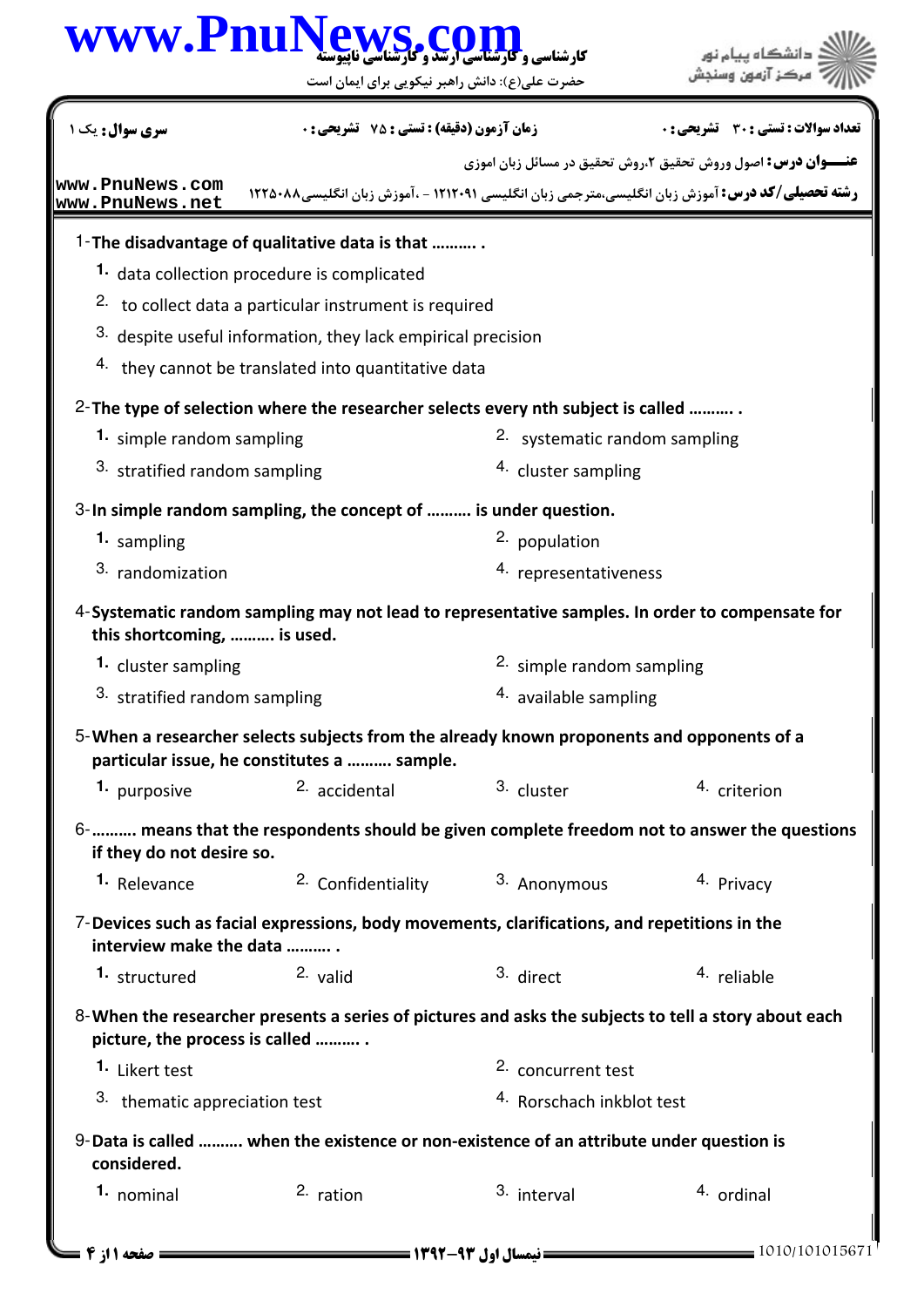| www.PnuNews.c                                                                                             |                                                              | حضرت علی(ع): دانش راهبر نیکویی برای ایمان است                                           | دانشگاه ىيام نور<br>مرڪز آزمون وه                                                                         |  |
|-----------------------------------------------------------------------------------------------------------|--------------------------------------------------------------|-----------------------------------------------------------------------------------------|-----------------------------------------------------------------------------------------------------------|--|
| <b>سری سوال :</b> یک ۱                                                                                    | زمان آزمون (دقیقه) : تستی : 75 ٪ تشریحی : 0                  |                                                                                         | تعداد سوالات : تستي : 30 ٪ تشريحي : 0                                                                     |  |
|                                                                                                           |                                                              |                                                                                         | <b>عنـــوان درس:</b> اصول وروش تحقیق ۲،روش تحقیق در مسائل زبان اموزی                                      |  |
| www.PnuNews.com<br>www.PnuNews.net                                                                        |                                                              |                                                                                         | <b>رشته تحصیلی/کد درس:</b> آموزش زبان انگلیسی،مترجمی زبان انگلیسی ۱۲۱۲۰۹۱ - ،آموزش زبان انگلیسی۸۸۰۸۸ ۱۲۲۵ |  |
| 10-Percentage is calculated by multiplying the  by 100.                                                   |                                                              |                                                                                         |                                                                                                           |  |
| 1. proportion                                                                                             |                                                              | 2. relative frequency                                                                   |                                                                                                           |  |
| 3. cumulative frequency                                                                                   |                                                              | <sup>4.</sup> relative cumulative frequency                                             |                                                                                                           |  |
|                                                                                                           |                                                              | 11-The distribution is called  if most of the scores are low and a few scores are high. |                                                                                                           |  |
| 1. positively skewed                                                                                      |                                                              | 2. normal                                                                               |                                                                                                           |  |
| $3.$ flat                                                                                                 |                                                              | 4. negatively skewed                                                                    |                                                                                                           |  |
| 12-Central tendency includes the followings EXCEPT:                                                       |                                                              |                                                                                         |                                                                                                           |  |
| 1. median                                                                                                 | 2. mean                                                      | 3. mode                                                                                 | 4. range                                                                                                  |  |
|                                                                                                           |                                                              | 13-The most frequently obtained score in the distribution is named the                  |                                                                                                           |  |
| 1. $mean$                                                                                                 | $2.$ mode                                                    | 3. range                                                                                | 4. median                                                                                                 |  |
| 14-What is the median in the following set of scores?<br>18, 18, 17, 17, 15, 15, 13, 12, 10, 10, 10, 7, 6 |                                                              |                                                                                         |                                                                                                           |  |
| 1.12                                                                                                      | 2.10                                                         | 3.13                                                                                    | 4.15                                                                                                      |  |
|                                                                                                           |                                                              | 15- Which one is NOT among the different types of tools for collecting data?            |                                                                                                           |  |
| <sup>1</sup> Projective measures                                                                          |                                                              | <sup>2.</sup> Observations                                                              |                                                                                                           |  |
| 3. Tests                                                                                                  |                                                              | 4. Samples                                                                              |                                                                                                           |  |
| 16-Which one is NOT among the characteristics of a normal curve?                                          |                                                              |                                                                                         |                                                                                                           |  |
| <sup>1</sup> It is bimodal                                                                                |                                                              |                                                                                         |                                                                                                           |  |
| 2. It is asymptotic                                                                                       |                                                              |                                                                                         |                                                                                                           |  |
| 3. It is symmetric                                                                                        |                                                              |                                                                                         |                                                                                                           |  |
|                                                                                                           | <sup>4.</sup> The mode, median, and mean are equal in value. |                                                                                         |                                                                                                           |  |
| the mean.                                                                                                 |                                                              |                                                                                         | 17-In a bell-shaped curve, approximately  percent fall one standard deviation above and below             |  |
| 1. $34$                                                                                                   | 2. $14$                                                      | 3.16                                                                                    | 4.68                                                                                                      |  |
|                                                                                                           |                                                              | 18-In the Z distribution, the variance and mean of the scores are  and  respectively.   |                                                                                                           |  |
| 1.1,1                                                                                                     | 2.0,0                                                        | 3.0,1                                                                                   | 4.1,0                                                                                                     |  |
|                                                                                                           |                                                              | 19-In a normal distribution, what percentage of scores fall between a Z of -2 and +1?   |                                                                                                           |  |
| 1. $68$                                                                                                   | 2.82                                                         | 3.98                                                                                    | 4.48                                                                                                      |  |
|                                                                                                           |                                                              |                                                                                         |                                                                                                           |  |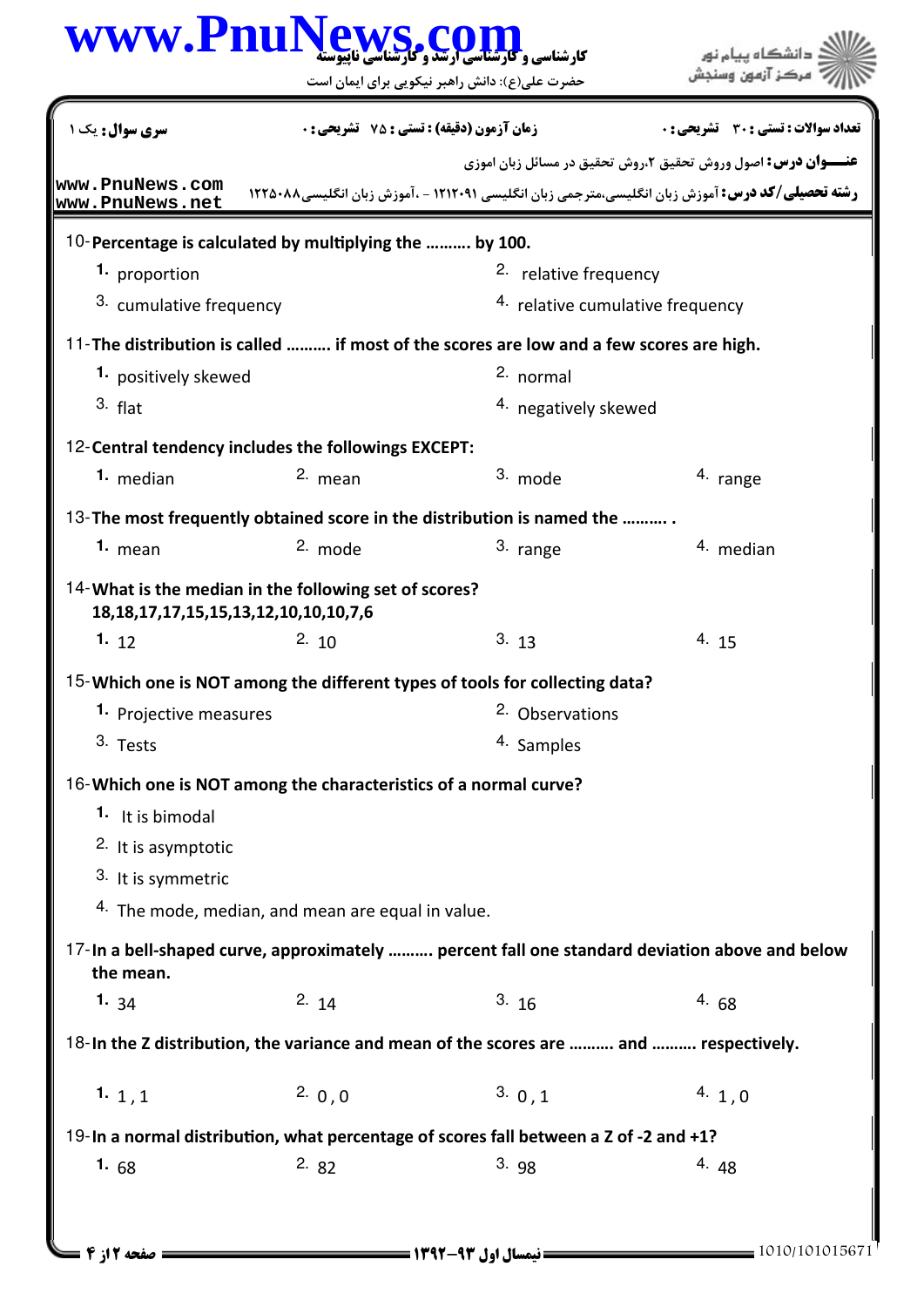|                                                                                                                  |                                                                                             | حضرت علی(ع): دانش راهبر نیکویی برای ایمان است                                         |                                                                                                           |  |
|------------------------------------------------------------------------------------------------------------------|---------------------------------------------------------------------------------------------|---------------------------------------------------------------------------------------|-----------------------------------------------------------------------------------------------------------|--|
| <b>سری سوال :</b> یک ۱                                                                                           |                                                                                             | <b>زمان آزمون (دقیقه) : تستی : 75 ٪ تشریحی : 0</b>                                    | <b>تعداد سوالات : تستی : 30 ٪ تشریحی : 0</b>                                                              |  |
|                                                                                                                  |                                                                                             |                                                                                       | <b>عنـــوان درس:</b> اصول وروش تحقیق ۲،روش تحقیق در مسائل زبان اموزی                                      |  |
| www.PnuNews.com<br>www.PnuNews.net                                                                               |                                                                                             |                                                                                       | <b>رشته تحصیلی/کد درس:</b> آموزش زبان انگلیسی،مترجمی زبان انگلیسی ۱۲۱۲۰۹۱ - ،آموزش زبان انگلیسی۱۲۲۵۰۸۸    |  |
|                                                                                                                  |                                                                                             |                                                                                       | 20-Any characteristic determined through analyzing, describing, and interpreting the data is called       |  |
| 1. parameter                                                                                                     |                                                                                             | 2. descriptive statistics                                                             |                                                                                                           |  |
| 3. statistic                                                                                                     | 4. inferential statistics                                                                   |                                                                                       |                                                                                                           |  |
| 21-Which sentence is NOT true about testing hypothesis?                                                          |                                                                                             |                                                                                       |                                                                                                           |  |
|                                                                                                                  |                                                                                             | <sup>1</sup> In a directional hypothesis, the Z value is either positive or negative. |                                                                                                           |  |
|                                                                                                                  |                                                                                             | <sup>2.</sup> The researcher needs to have comprehensive review of literature.        |                                                                                                           |  |
| 3. The researcher does not need to have an ample evidence.                                                       |                                                                                             |                                                                                       |                                                                                                           |  |
|                                                                                                                  |                                                                                             | 4. Making directional hypothesis is more demanding than making a null hypothesis.     |                                                                                                           |  |
| said that the  hypothesis is                                                                                     |                                                                                             |                                                                                       | 22-In a one-tailed test of hypothesis, when the observed Z value exceeds the critical value of Z it is    |  |
| 1. directional, supported                                                                                        |                                                                                             | <sup>2.</sup> null, supported                                                         |                                                                                                           |  |
| 3. directional, rejected                                                                                         |                                                                                             | 4. null, rejected                                                                     |                                                                                                           |  |
|                                                                                                                  |                                                                                             | one can claim with 99 percent certainty that the scores belongs to the distribution.  | 23-If in a two-tailed test of hypothesis the observed value of Z exceeds the critical value of ,          |  |
| 1. $.01$                                                                                                         | 2.99                                                                                        | 3.1.96                                                                                | 4.2.58                                                                                                    |  |
| be the number of                                                                                                 |                                                                                             |                                                                                       | 24-If there are three sample statistics in a particular statistical analysis, the degrees of freedom will |  |
| 1. samples minus one                                                                                             |                                                                                             | 2. parameters plus one                                                                |                                                                                                           |  |
| 3. subjects minus three                                                                                          |                                                                                             | 4. subjects plus the number of samples                                                |                                                                                                           |  |
| 25-Which statistical analysis is used for testing the following non-directional hypothesis?<br>vocabulary tests. |                                                                                             |                                                                                       | H0: There is no significant difference between the performance of students on reading and                 |  |
| 1. Matched t-test                                                                                                |                                                                                             | 2. Equal t-test                                                                       |                                                                                                           |  |
| 3. Dependent t-test                                                                                              |                                                                                             | 4. Independent t-test                                                                 |                                                                                                           |  |
| 26-Before using t-test certain assumption should be met EXCEPT:                                                  |                                                                                             |                                                                                       |                                                                                                           |  |
|                                                                                                                  |                                                                                             | 1. Every subject should be assigned to only one group in independent group t-test.    |                                                                                                           |  |
|                                                                                                                  |                                                                                             | <sup>2.</sup> Every subject's score must be independent of any other subject's score. |                                                                                                           |  |
|                                                                                                                  | <sup>3.</sup> The variance of the groups should be significantly different from each other. |                                                                                       |                                                                                                           |  |
|                                                                                                                  |                                                                                             |                                                                                       |                                                                                                           |  |